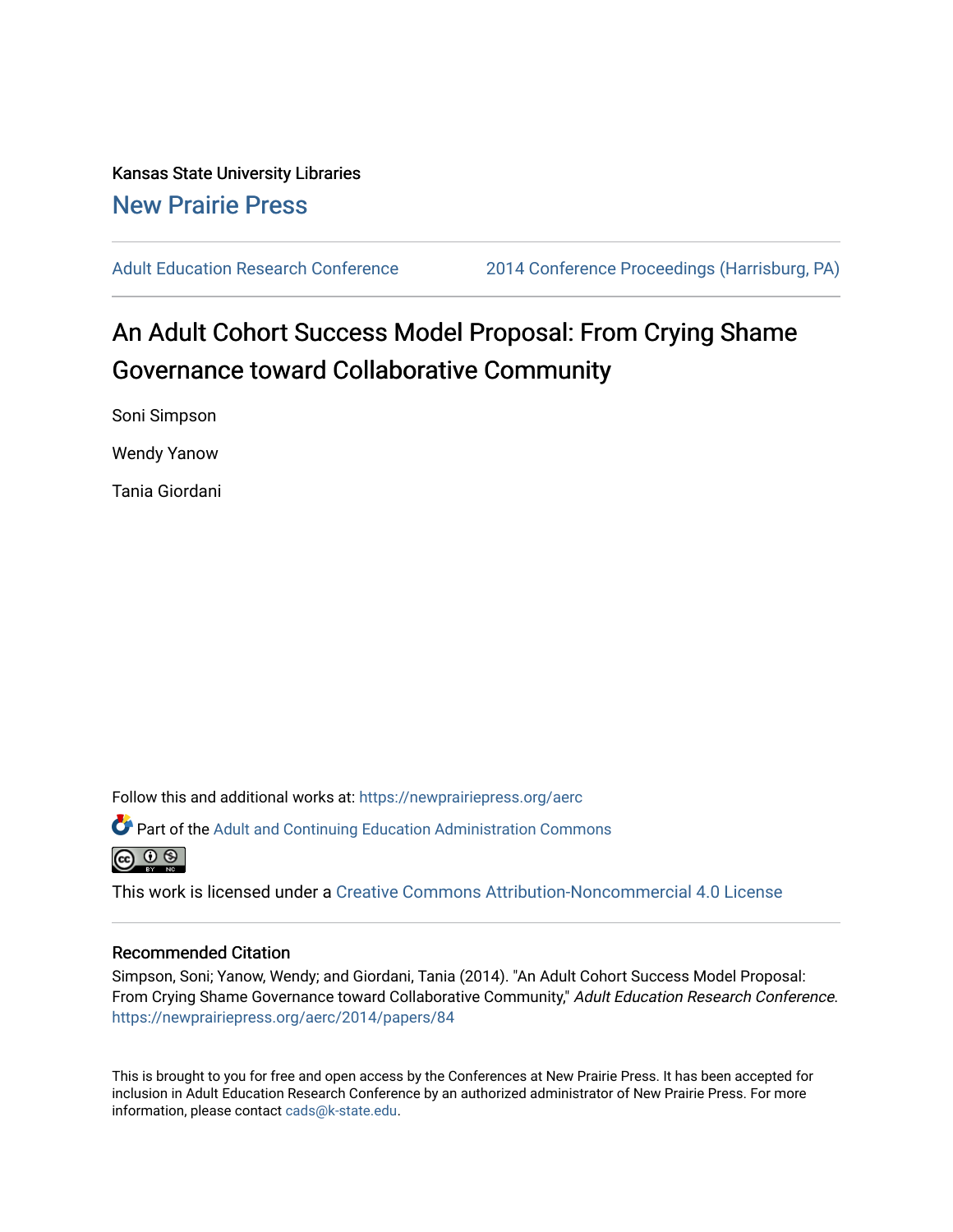# **An Adult Cohort Success Model Proposal: From Crying Shame Governance toward Collaborative Community**

Soni Simpson, Elmhurst College Wendy Yanow, DePaul University Tania Giordani, College of Lake County

Keywords: shared governance, adult cohort, democratic process, group decision-making

**Abstract**: This exploratory study compares governance efficacy in two adult graduate program cohorts to understand whether the introduction of skill development within the curriculum might be beneficial in learning to manage shared governance. A *Cohort Governance Curriculum Model* is introduced.

#### **Purpose of the Study**

The purpose of this *exploratory* study was to understand whether the introduction of interpersonal and group decision-making training at the introduction of an adult cohort program had an impact on governance efficacy.

Additionally, in comparing results from two cohorts, this preliminary study reflects upon a suggested model that might assist in increasing cohort group dynamics over time.

#### **Background**

Included in this cohort program was an opportunity to experience the building of a democratic process by working within a governance process. The process was often referred to as selfgovernance in that it included no input from faculty but might have more accurately been referred to as shared governance in that it was used to inform faculty of the needs and wishes of the cohort but had no decision-making authority.

David Beetham defines democracy as "a mode of decision-making about collectively-binding rules and policies over which the people exercise control, and the most democratic arrangement to be that where all members of the collectivity enjoy effective equal rights to take part in such decision-making directly" (Archibugi, 1998, p. 199). This statement describes the intent of governance in the graduate program.

As a way to have graduate students of this program grapple with democracy, everyone was introduced to governance and models of democracy through course readings, and class discussions during the first semester. Governance was an integral part of this graduate program inviting students to voice their opinions and influence certain aspects of their program such as curriculum and class scheduling. Students were expected to engage in governance each semester throughout the duration of their program. Over the successions of cohorts, it became apparent that students primarily struggled with effective communication skills and decision making. Ramdeholl, Giordani, Heaney, and Yanow (2010) write "Democracy is a complex system of decision making that is too often uncritically embraced without acknowledging its complexity" (p.60). As a result, faculty began to revise the curriculum by adding materials that would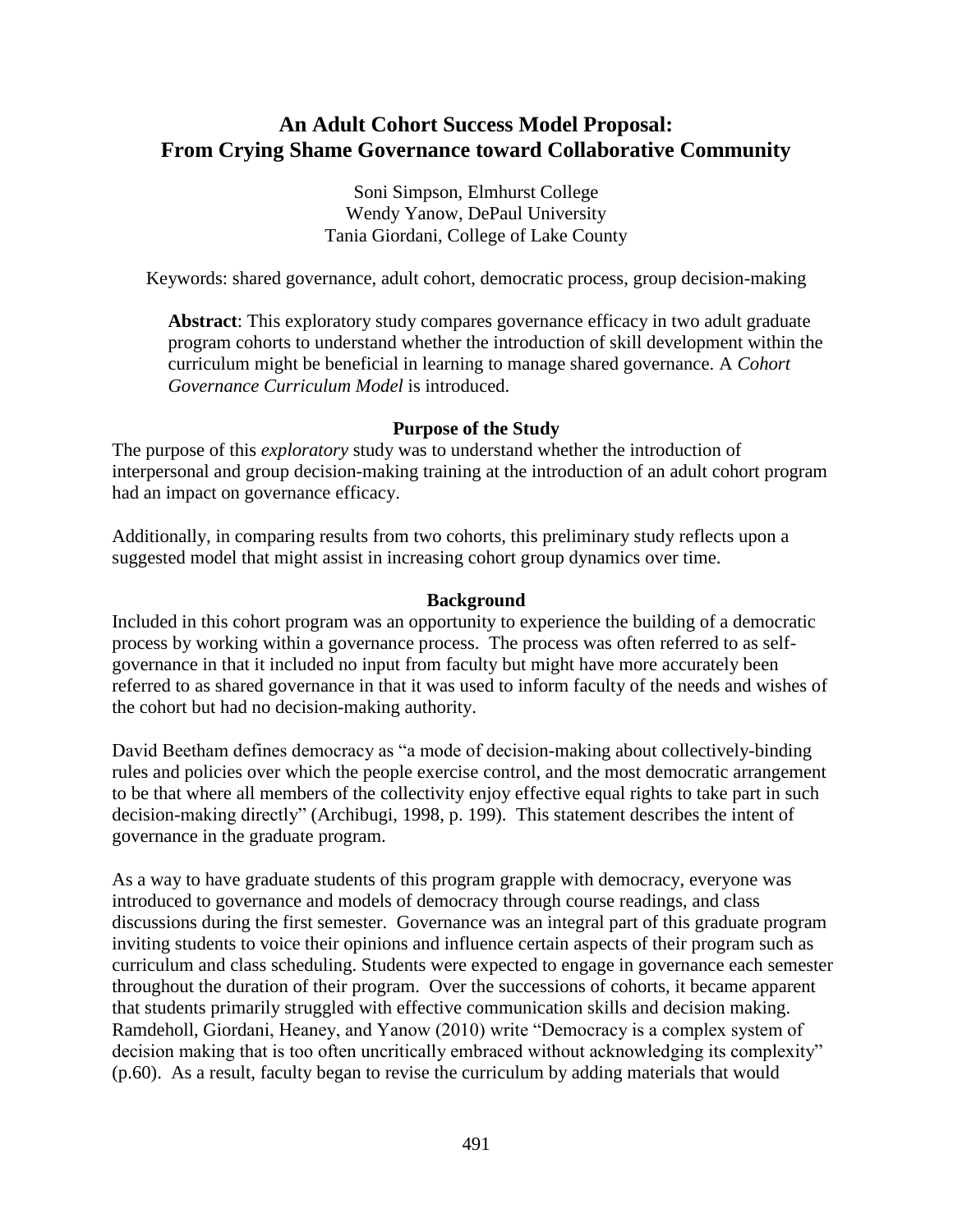provide students with a foundation in the following areas: effective communication skills, decision making and conflict resolution.

#### **Research Design**

This initial study includes a comparative analysis of two cohorts (Cohort A and Cohort B) in a graduate program at a university in the United States. At the completion of Cohort A, feedback received suggested discomfort with the governance process which was then addressed by adding content to Cohort B. These cohorts took place a little more than 2 years apart. Data collection included:

- Syllabi and course materials from the cohorts' introductory programs
- Analysis of group list-serve content over time
- Survey with a Likert scale among members of each cohort group
- Observations

The means of analysis included cluster techniques to identify key themes, narrative analysis of the above data and content analysis.

## **Curriculum Findings**

In comparing the introductory programs of both cohorts, although the syllabi were similar, the course content delivered was different. Based on organization development theory, for Cohort B, faculty added specific content related to group dynamics, communication, consensus building as well as conflict management skill awareness and development to assist in creating a working governance process.

After experiencing the new content in the first term, Cohort B members chose to change the name of their governance sessions to "community" in order to emphasize the community building aspect of their sessions and de-emphasize the negative aspects they perceived of governance. Thus, they "met for community" or had "community meetings" versus "governance meetings". Additionally, Cohort B developed a type of "All for one" team circle cheer with which they stood together to closed their sessions. In this way, they appeared to be emphasizing a more collective and inclusive approach to governance.

In contrast, Cohort A appeared to experience discord from their first governance meeting when one member of the cohort chose to defiantly write "governance sucks" on a flipchart within the first few minutes of their initial meeting. Similar comments in the first semester lead us to question Cohort's A investment in governance. In a study that researched individualism and collectivism role of goal orientation, participants' investment in the process was a key indicator of whether they would transfer what they learn when faced with the situation in real life (Rogers and Spitzmueller, 2009). Cohort A found decision-making difficult from the beginning. As example, one member cited that the group had no accessible methods to assist them in consensus building around simple decisions such as "whether to attend a party being hosted by another cohort."

Observationally, it appeared that the introduction of interpersonal and group decision-making content had a positive impact on group efficacy and governance agency for Cohort B in comparison to the governance experience Cohort A.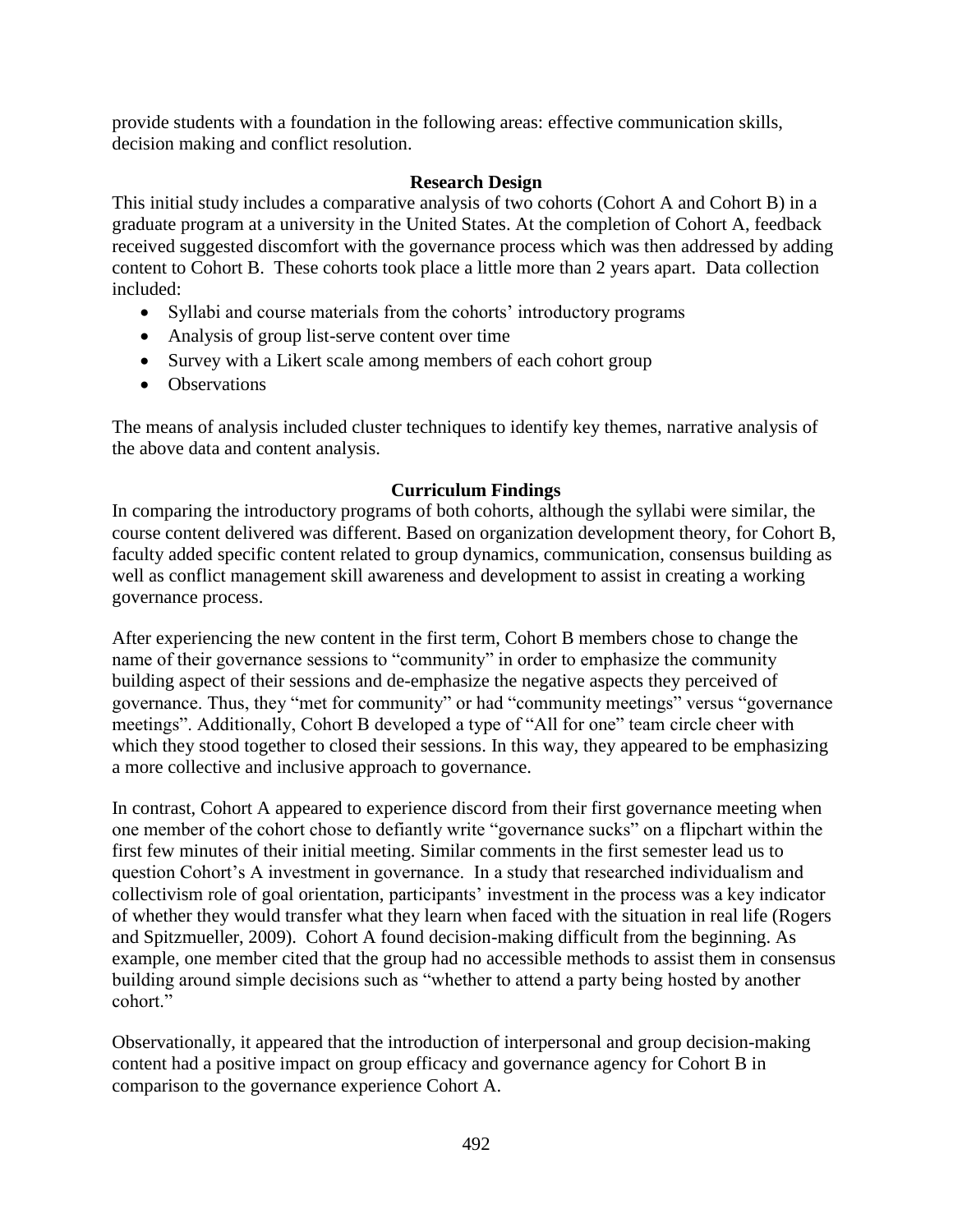#### **Public List Serve Content Analysis Results**

An additional data set analyzed for the purposes of this study was the list serve utilized by each cohort program. This included reviewing the content of 890 emails from Cohort A and 327 emails from Cohort B. In reviewing the list serve content of both cohorts, the following comparisons were made:

- *List Serve Etiquette*: Cohort A requested a separate list serve so members could discuss governance issues without disturbing faculty. Discussion often began collegially with students helping each other out and sometimes led to contentiousness. It seems that this removed a "respectful check and balance" as members did not need to be mindful that their faculty might be observing communication dynamics among members in disagreement. Cohort B's list serve, which included faculty, appeared to be much more mindful of list-serve etiquette and collegiality.
- *Major Conflict Example:* The first major conflict discussed on the list serve for Cohort A was six months following the program introduction when a decision needed to be made. There was a disagreement that resulted in feelings. In contrast, the first major conflict Cohort B reflected in list serve was 16 months following their program introduction. An open dialogue between students and faculty took place over the list serve in an attempt to constructively solve the issue.

Lastly, it was noted that unlike Cohort A, Cohort B consciously chose to socialize as a group outside of class throughout the school year. Much of their list serve conversation centered upon this aspect.

#### **Cohort Survey Results**

Initially, and in surface observations throughout the two cohorts, it appeared that Cohort B had a "more successful" governance experience than Cohort A. Ironically, anonymous survey results provide a different conclusion.

The two cohorts were provided an identical survey that included Likert type scale questions regarding governance, communication, group decision-making and conflict management tools provided through the cohort curriculum. The participants were asked to respond to whether each tool was introduced as follows (In Likert fashion): In a specific class or module taught to the entire cohort; Specific readings provided and discussed; Information discussions held with faculty; Informal discussions held with cohort members; Specific practical tools; methods or frameworks provided (e.g. role play, decision methods, self-assessments, etc.); Not introduced in the cohort curriculum; Do not recall or do not know.

The survey followed with open-ended questions asking the following:

- 1. In your own words, describe How did the model of governance hinder or foster a democratic process (and why)?
- 2. What did you learn regarding the relationship of governance, the cohort model and adult education?
- 3. Is there anything else you would like to tell us about the governance process in your cohort?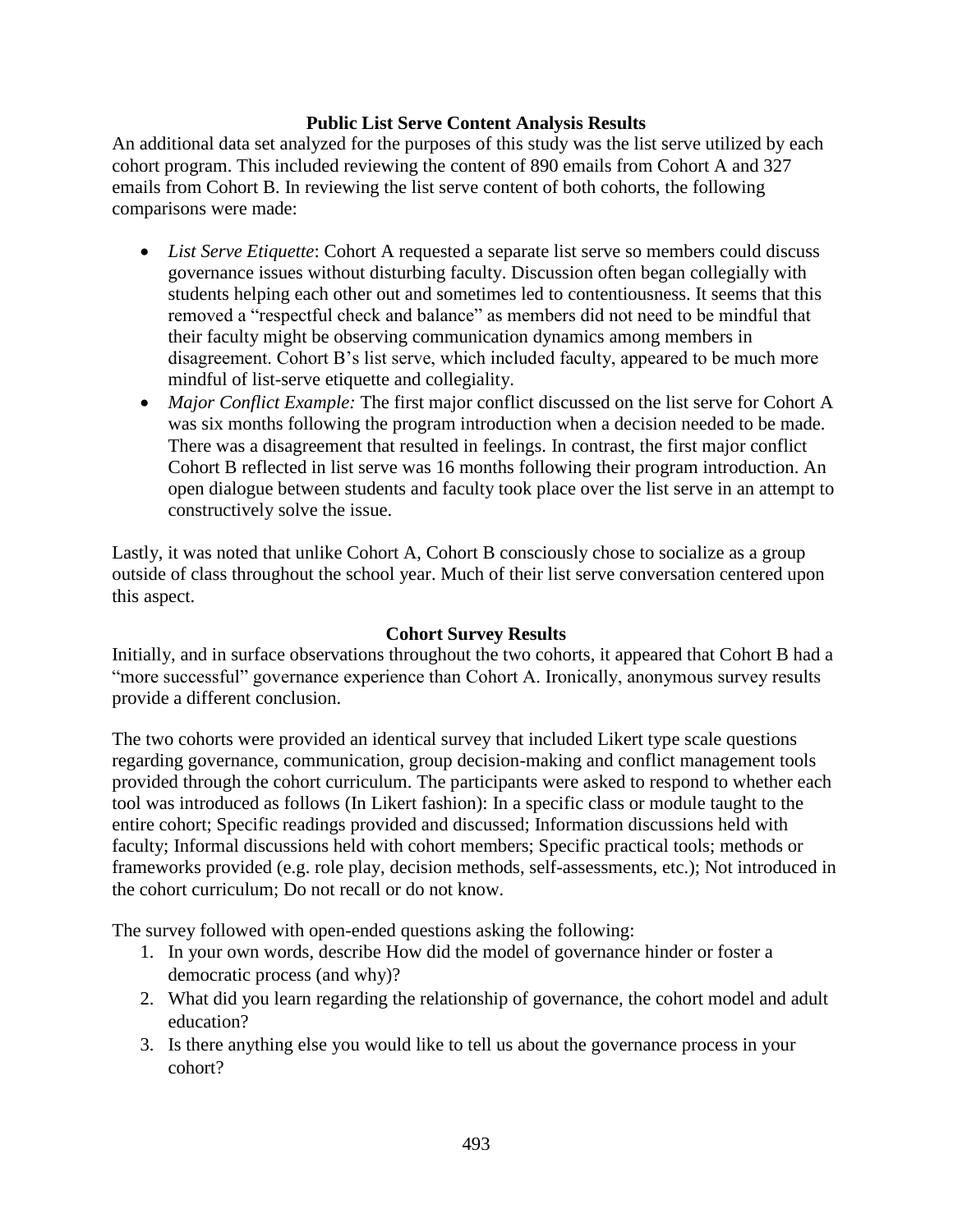The survey responses, specifically for Cohort A were at times contradictory while Cohort B, which had a significantly higher return rate than Cohort A, seemed more consistent. For Cohort A, responses about what they had learned were much less consistent with few recognizing some content in areas such as group formation, intercultural communication, empowerment and agency, while many more recognized content in antiracism and other "isms." From Cohort B, significant numbers of respondents indicated recognition of the inclusion in the curriculum of general content reflecting skills necessary for governance.

With respect to the more specific communication, group decision-making and conflict management skills, the results were more focused. Respondents from the earlier cohort indicated that either the skills were not introduced in the curriculum or they were addressed in informal conversations with faculty and/or student colleagues.

For the same set of specific skills, the second cohort also responded in a somewhat different but equally consistent manner. Respondents indicated in fairly equal numbers that the skills were introduced through focused curriculum and/or readings or that they either were not introduced or were not remembered.

The narrative responses to the questions added some clarification. While there was some indication that the intentional addition to the curriculum of knowledge, skills and/or attitudes necessary for governance may have had an impact on student experience, it later become clear that the addition of the skills, knowledge and attitudes did not necessarily contribute to the overall experience of the cohort members with respect to governance.

When asked whether the model of governance either hindered or fostered a democratic process, respondents from the Cohort A added comments such as,

*"I learned that democracy is really hard. In this way it was a successful experiment. It is harder when people are not trained in how to collaborate…respect and understand differences, manage conflict etc. People…look out for themselves and group with likeminded people…."* 

*"…it definitely fostered a democratic process but there were always competing interests and so various folks came into program with different levels of understanding…"*

*"…Process was painful and though we all learned from the struggle, it was detrimental to the program."*

From Cohort B responding to the same question, comments included:

*"The model of self-governance fostered the democratic process, because we came to learn that people use different ways of communication both verbal and nonverbal."*

*…It's a perfect model of the real world, the world the cohort claims to want to change."*

*"The model itself fostered a democratic process in that it insisted the students engage in discussion of democracy."*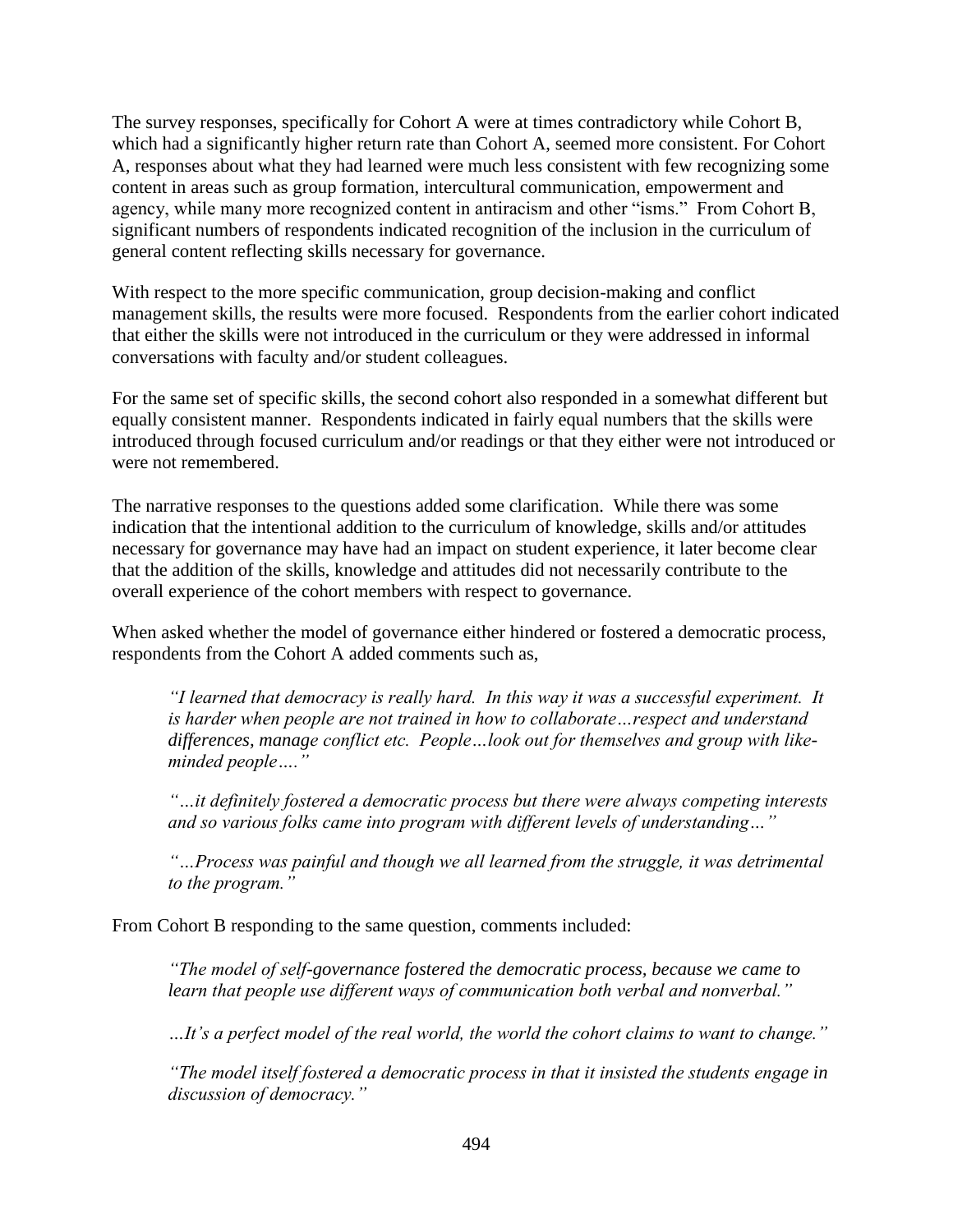Thus, the anonymous survey results indicate that there were continued issues managing the governance process in both cohorts and that the introductory training in Cohort B had little long term impact upon group efficacy in terms of shared governance.

#### **Conclusion**

It must be emphasized that this exploratory study is preliminary in nature only. The authors conclude the following:

- Faculty presence in cohort dialogue is, most likely, a positive impact in online etiquette and online conflict management.
- Introduction of skill development within the curriculum might be beneficial in learning to manage shared governance. However, introduction of these tools at the beginning of a program is not sufficient.
- "Governance models need to be responsive to the governance context in which they are applied… not subjugated by that context" (Trakman, p. 275, 2008). Periodic critical reflection on the changing needs of the group should impact the specific governance model employed.
- It appears that focused ongoing curriculum including group dynamics and decisionmaking could remediate issues experienced with shared governance; however, remediation appears to be short lived with only the addition of early term curriculum.
- The following *Cohort Governance Curriculum Model* is one method that could provide learning synergies between consistent curriculum throughout the cohort duration and the shared governance experience among cohort members. It includes at least three sites (Introduction, 1/3 through duration and 2/3 through duration) for content introduction, critical reflection and content reintroduction: